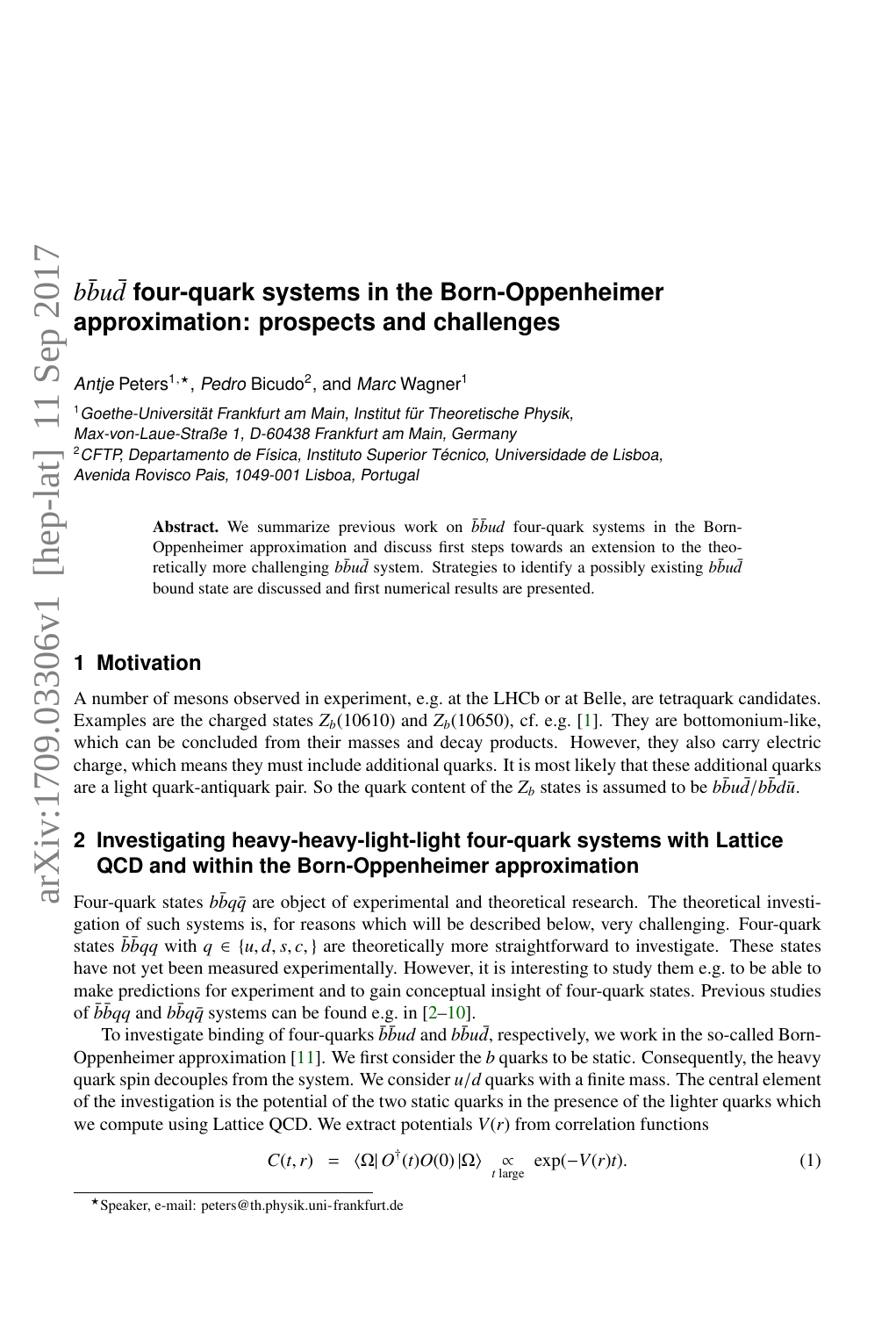*O* denotes a four-quark creation operator with defined quantum numbers (cf. [\[12\]](#page-7-4) for details). It is possible to consider many different flavor/parity/angular momentum channels. For large separations between the static quarks, the potentials correspond to static-light *BB* potentials and  $B\bar{B}$  potentials, respectively, cf. Figure [1](#page-1-0) for the *BB* case. Once the potentials are computed, we insert them into the Schrödinger equation and check for bound states or resonances.



<span id="page-1-0"></span>Figure 1. The  $\bar{b} \bar{b} u d$  system for short and long  $\bar{b} \bar{b}$  separations. (a) At short separations the heavy quarks interact via one-gluon exchange. (b) At large separations, the interaction of the heavy quarks is screened by the lighter quarks and the four quarks form two weakly interacting *B* mesons.

#### **3** *bbud* systems in the Born-Oppenheimer approximation: recent results

We first consider potentials of two static antiquarks  $\bar{b}\bar{b}$  in the presence of lighter quarks *ud*. An example plot is shown in Figure [2.](#page-2-0) The green line corresponds to a three parameter fit with respect to  $\alpha$ , *d* and *p* of the function  $V(r) = -\frac{\alpha}{r} \exp(-(r/d)^p)$  to the lattice data, cf. [\[16\]](#page-7-5). The investigation predicts two tetraquark states that have not vet been measured experimentally: A  $\bar{b}bud$  bound state in predicts two tetraquark states that have not yet been measured experimentally: A  $\bar{b} \bar{b} u d$  bound state in the  $I(J^P) = 0(1^+)$  channel can be identified. The binding energy with respect to the  $m_B + m_{B^*}$  threshold is  $E_B = -90^{+43}_{-36}$  MeV [\[13\]](#page-7-6) not considering effects from the heavy quark spin and  $E_B = -59^{+30}_{-38}$  MeV [\[14\]](#page-7-7) taking into account heavy quark spin effects. Furthermore, a resonance in the  $I(J^P) = 0(1^-)$ channel is found. The resonance energy with respect to the  $2m_B$  threshold is  $E_R = 17^{+4}_{-4}$  MeV and the resonance width is  $\Gamma = 112^{+90}_{-103}$  MeV [\[15\]](#page-7-8).

#### **4** *bbu*¯ *d*¯ **systems in the Born-Oppenheimer approximation**

The recently measured states  $Z_b(10610)$  and  $Z_b(10650)$  are experimentally interesting examples for a  $b\bar{b}q\bar{q}$  four-quark candidate. They have the quantum numbers  $I(J^P) = 1(1^+)$ . In the following we consider the positively charged state  $Z_b^+$  (cf. e.g. [\[1,](#page-7-0) [17,](#page-7-9) [18\]](#page-7-10)). However, all results also hold for  $Z_b^-$ . Isospin  $I = 1$  corresponding to the positive electric charge is realized by light quark flavours  $u\bar{d}$ . Parity  $P = +$  is consistent with a possible loosely bound  $B^{(*)}\bar{B}^*$  structure, since both  $B^{(*)}$  and  $\bar{B}^*$  have  $P =$ and hence in combination result in  $P = +$ . Note, however, that in the static approximation *B* and *B*<sup>∗</sup> mesons are degenerate in mass. Therefore we will denote both, *B* and *B*<sup>∗</sup> as *B* in the following. Numerically we find a rather deep and wide potential for light total angular momentum  $j = 0$ . In the static approximation the different spin alignments of the static quarks are degenerate, i.e. we cannot distinguish  $j_b = 0$  or  $j_b = 1$ . This means, the total angular momentum can either be  $J = 0$  or  $J = 1$ , i.e. all our statements apply to  $b\bar{b}u\bar{d}$  four-quark system not only with  $I(J^P) = 1(1^+)$ , but also with  $I(J^P) = 1(0^+)$ . Up to now, only the  $I(J^P) = 1(1^+)$  channel has been measured experimentally. To measure the  $I(J^P) = 1(0^+)$  channel a different experimental setup than realized in current experiments would be necessary.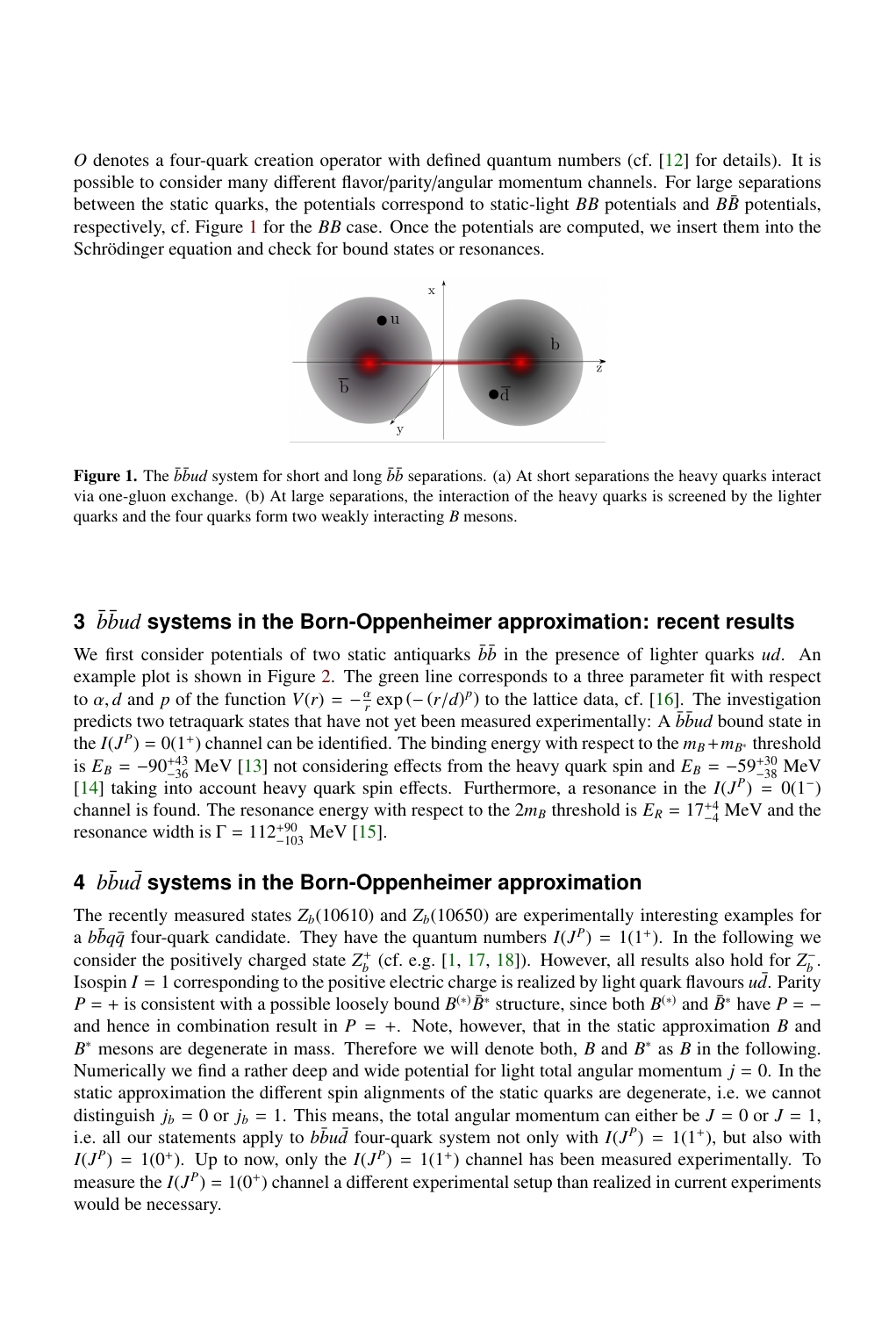

<span id="page-2-0"></span>Figure 2. The static-light  $\bar{b} \bar{b} u d$  potential as a function of the  $\bar{b} \bar{b}$  separation in units of the lattice spacing *<sup>a</sup>* <sup>=</sup> <sup>0</sup>.079fm.

#### **4.1** *bbu*¯ *d*¯ **systems: possible structures**

 $b\bar{b}u\bar{d}$  states in the  $I(J^P) = 1(1^+)$  channel may have different structures. We distinguish between fourquark structures such as the mesonic molecule  $B\bar{B}$  and two-particle states such as a bottomonium state and a pion,  $Q\bar{Q} + \pi$ . Examples of the different and frequently discussed structures and their descriptions can be found in Table [1.](#page-2-1)

| label                                                             | description                                                                                                                                                                                                                                                                                                                                                   | sketch                 |
|-------------------------------------------------------------------|---------------------------------------------------------------------------------------------------------------------------------------------------------------------------------------------------------------------------------------------------------------------------------------------------------------------------------------------------------------|------------------------|
| ВĒ<br>tetraquark or<br>two-particle state                         | A bound four-quark state made of a loosely bound <i>BB</i><br>meson pair (a so-called mesonic molecule) or two far sep-<br>arated and essentially non-interacting $B$ mesons                                                                                                                                                                                  |                        |
| $(OO)^*\pi$<br>tetraquark or<br>two-particle state                | A bound four-quark state made of an excited bottomo-<br>nium state and a loosely bound pion $\pi^+$ with zero momen-<br>tum or two far separated and essentially non-interacting<br>mesons. In the static approximation, a bottomonium state<br>is realized by the static quark $Q$ and the static antiquark<br>$\overline{Q}$ connected by a gluonic string. | π                      |
| $Q\bar{Q}\pi_{\mathbf{p}}$<br>tetraquark or<br>two-particle state | A bound four-quark state made of the bottomonium<br>ground state $\Upsilon(1S)/\eta_b(1S)$ and a loosely bound pion $\pi^+$<br>with momentum <b>p</b> (including $\mathbf{p} = 0$ ) or two far separated<br>and essentially non-interacting mesons.                                                                                                           | $\pi_{\bf n}$          |
| tetraquark state                                                  | A bound four-quark state made of a diquark (color an-<br>titriplett) and an anti-diquark (color triplett).                                                                                                                                                                                                                                                    | $\bar{d}\bar{O}$<br>иO |

<span id="page-2-1"></span>**Table 1.** Examples for frequently discussed structures of a  $b\bar{b}u\bar{d}$  state in the  $I(J^P) = 1(1^+)$  channel. In the text, the structures are referred to by their labels.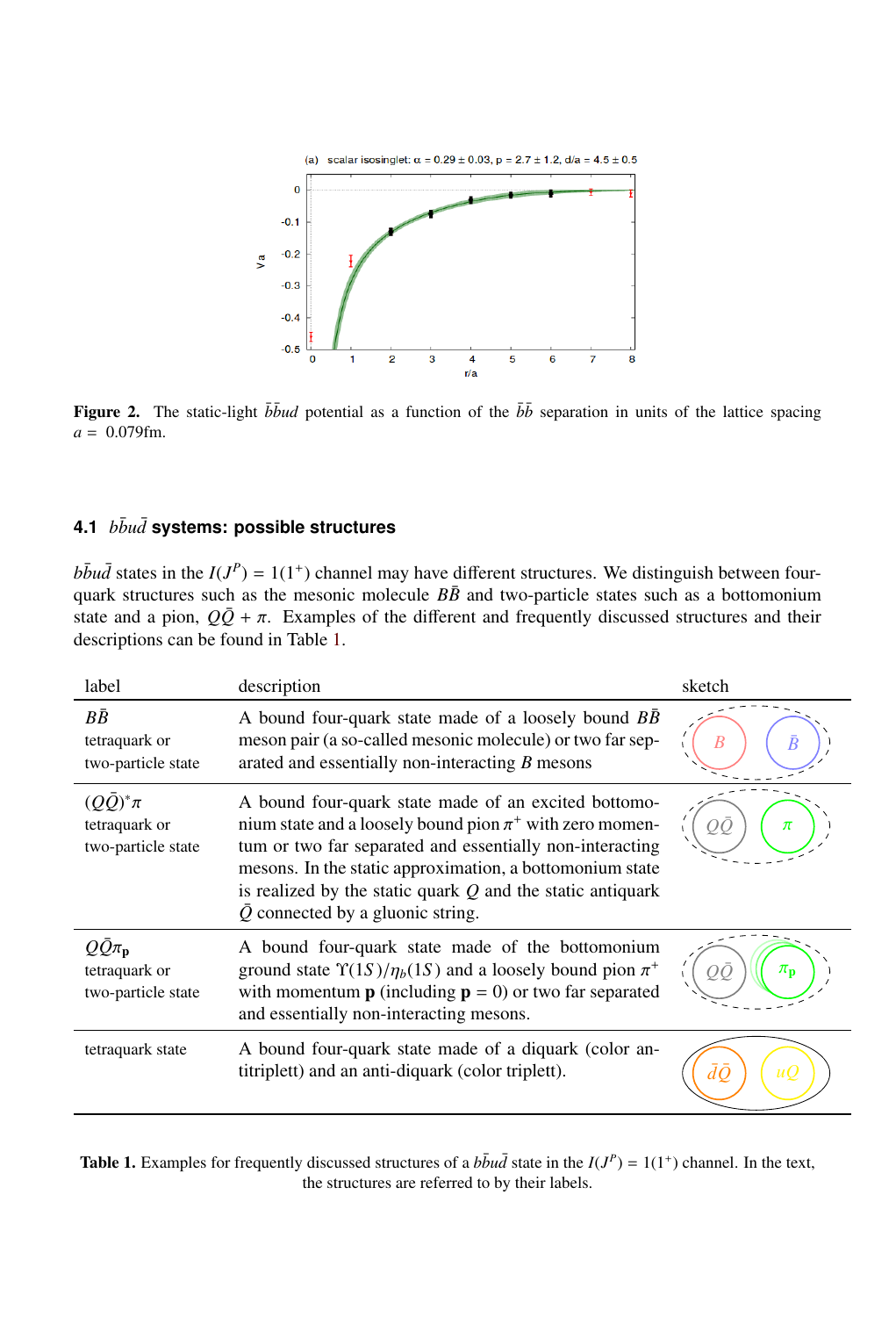In the following, we list the potentials that belong to the  $b\bar{b}u\bar{d}$  ground state and higher excited states in the  $I(J^P) = 1(1^+)$  channel.

- Ground state (denoted as  $V_0(r)$ ):
	- As numerical results indicate (cf. Section [4.2\)](#page-3-0), one can identify  $V_0(r)$  with the bottomonium ground state  $\Upsilon(1S)/\eta_b(1S)$  and a pion at zero momentum,  $Q\overline{Q} + \pi$ . The bottomonium state is represented by two static quarks connected by a gluonic string.
- First excited state (denoted as  $V_1(r)$ ):
	- For small separations  $r$  of  $b$  and  $\bar{b}$  one can distinguish different cases:
		- A two-particle state  $B + \bar{B}$  where two mesons are far separated and basically not interacting or a four-quark state  $B\bar{B}$  where four quarks form a hadron,
		- a diquark-antidiquark state,
		- an excited bottomonium state and a pion, realized as a two-particle state  $(Q\bar{Q})^* + \pi$  where the pion is essentially equally distributed over space or a four-quark state  $(Q\bar{Q})^* \pi$  where the pion pion is essentially equally distributed over space or a four-quark state  $(Q\overline{Q})^*\pi$  where the pion is close to the *O* $\overline{Q}$  pair or is close to the  $Q\bar{Q}$  pair or
		- a two-particle state corresponding to a bottomonium state and a pion with nonzero momentum  $Q\bar{Q} + \pi_{\bf p}$  or a four-quark state  $Q\bar{Q}\pi_{\bf p}$ .

Of course in QCD the state can also correspond to a mixture of the above mentioned structures or a combination of four quarks without any manifest structure.

– For large separations  $r$  of  $b$  and  $\bar{b}$  the first excited state and the ground state swap places (cf. Figure [3\)](#page-4-0). The first excited state corresponds to a bottomonium state and a pion at zero momentum. The ground state corresponds to a two-particle state of a *B* meson and a  $\bar{B}$  meson,  $B + \bar{B}$ . This can be understood as follows: The gluonic string between the two heavy quarks will not persist for large separations, because its energy increases linearly. Therefore all structures different from  $B + \overline{B}$ are excited states.

One possible scenario is sketched in Figure [3.](#page-4-0) The blue curve is the ground state potential  $V_0$  which is expected to have the same shape as the static quark-antiquark potential shifted by the mass of the pion. The ordering of the next excitations is, however, less clear. In particular in case of non-vanishing pion momentum, it depends on the light quark mass as well as on the spatial lattice extent *L*: momentum values are quantized on the lattice,  $\mathbf{p} = \frac{2\pi}{L} \mathbf{n}$  with  $n_i = 0, 1, ..., L/a - 1$  (with *a* the lattice spacing). So<br>for larger lattice extents the potentials that correspond to pop-zero momentum pions will move closer for larger lattice extents, the potentials that correspond to non-zero momentum pions will move closer and closer together and more states will be below a potential corresponding to a four quark bound state. This behavior is indicated by the fading green curves in the Figure. The red curve accounts for a possible *bbud* four-quark potential which one would like to identify in order to investigate a possibly existing tetraquark state. The yellow curve is the potential of the first excitation of a bottomonium state and a pion at rest. It is an open and interesting question whether it is above the four-quark potential or below.

#### <span id="page-3-0"></span>**4.2 Numerical investigation of**  $b\bar{b}u\bar{d}$  ground state and first excited state in the  $I(J^P) = 1(1^+)$  channel

We investigate the ground state and first excited  $b\bar{b}u\bar{d}$  state by considering creation operators of  $Q\bar{Q}+\pi$ (respectively  $Q\bar{Q}\pi$ ) and  $B\bar{B}$  (respectively  $B + \bar{B}$ ) structures. The aim is to check whether the first excited  $b\bar{b}$  potential in the presence of lighter quarks  $u\bar{d}$  is still attractive enough to host a bound state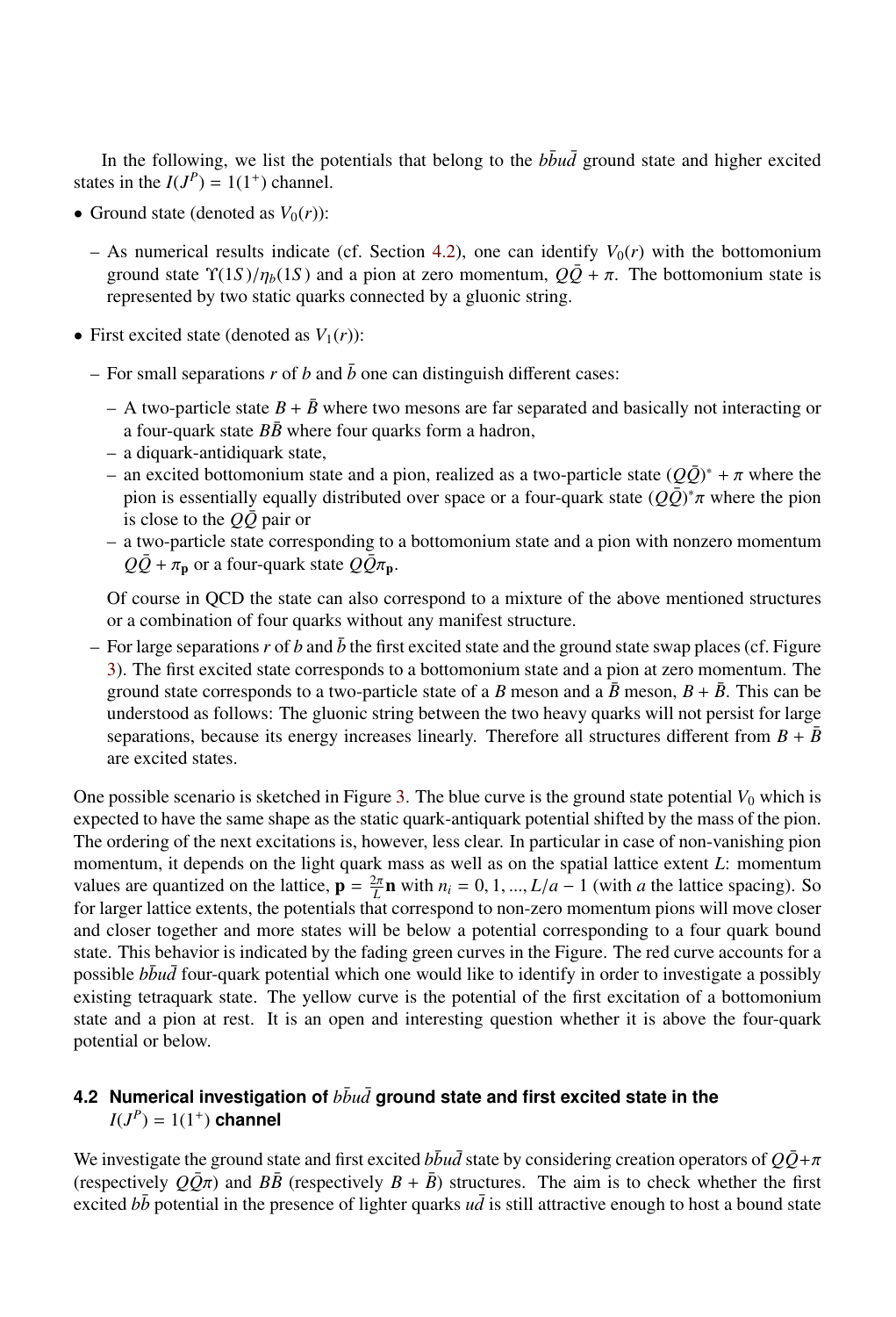

<span id="page-4-0"></span>Figure 3. Cartoon-like illustration of one possible scenario for the  $b\bar{b}u\bar{d}$  spectrum. blue: Potential of the bottomonium ground state and a pion at rest,  $Q\bar{Q}$  +  $\pi$ . green: Green curves indicate  $Q\bar{Q}$  +  $\pi_p$  potentials for different momenta **p**. red:  $b\bar{b}$  potential in the presence of lighter quarks  $u\bar{d}$ . yellow: Potential of the excited bottomonium state and a pion at rest,  $(Q\bar{Q})^* + \pi$ .

if contributions from the  $Q\bar{Q} + \pi$  state have been removed. We compute the correlation matrix  $C_{ik}(t, r)$ which can be expressed in terms of contributions of potentials and overlaps  $A_{jk}^n$ :

<span id="page-4-2"></span>
$$
C_{jk}(t,r) = \langle \Omega | O_j^{\dagger}(t) O_k(0) | \Omega \rangle = A_{jk}^0 \exp(-V_0(r)t) + A_{jk}^1 \exp(-V_1(r)t) + ... \tag{2}
$$

with  $|\mathbf{x} - \mathbf{y}| = r$ . The operators read:

$$
O_1 = O_{B\bar{B}} = \Gamma_{AB}\tilde{\Gamma}_{CD}\bar{Q}_C^a(\mathbf{x})q_A^a(\mathbf{x})\bar{q}_B^b(\mathbf{y})Q_D^b(\mathbf{y}),\tag{3}
$$

$$
O_2 = O_{Q\bar{Q}+\pi} = \bar{Q}_A^a(\mathbf{x})U^{ab}(\mathbf{x}; \mathbf{y})\tilde{\Gamma}_{AB}Q_B^b(\mathbf{y}) \sum_{\mathbf{z}} \bar{q}_C^c(\mathbf{z}) (\gamma_5)_{CD} q_D^c(\mathbf{z}).
$$
\n(4)

 $\Gamma$  appearing in both operators is a combination of Dirac matrices that realizes either  $j_b = 0$  or  $j_b = 1$ . It does not affect the potentials  $V_j(r)$  since the spin of the heavy quarks is irrelevant as mentioned above. The matrix  $\Gamma$  is a combination of Dirac matrices leading to the same quantum numbers  $(j_z, P \circ C, P_x)$ <br>as the  $O\overline{O} + \pi$  operator (4) (for details on  $(i, P, C, P)$ ) of  $e \circ [13]$ ). Among the possible choices as the  $Q\overline{Q} + \pi$  operator [\(4\)](#page-4-1) (for details on  $(j_z, P, C, P_x)$ , cf. e.g. [\[13\]](#page-7-6)). Among the possible choices for  $\Gamma$  the combination  $\Gamma = (1 - \chi_0)\chi_c$  vields the strongest  $Q\overline{Q}$  attraction if one takes into account for Γ, the combination  $\Gamma = (1 - \gamma_0)\gamma_5$  yields the strongest  $Q\overline{Q}$  attraction, if one takes into account only the operator  $O_{B\bar{B}}$ . Therefore, we consider this combination as the most promising to search for a stable  $b\bar{b}u\bar{d}$  tetraquark.  $U^{ab}(\mathbf{x}; \mathbf{y})$  denotes a product of gauge links connecting the two static quarks. We determine the first excited state potential by solving the Generalized Eigenvalue Problem [\[19\]](#page-7-11). This potential as well as the ground state potential and the static-light quark-antiquark potential for comparison can be found in Figure [4.](#page-5-0) Solving the Schrödinger equation yields a binding energy of

<span id="page-4-3"></span><span id="page-4-1"></span>
$$
E_B = (-58 \pm 71) \text{ MeV}
$$
 (5)

with respect to the  $m_B + m_{B^*}$  threshold. This value might be a vague indication for a tetraquark state.

#### **4.3 Future plans to investigate the first excited** *bbu*¯ *d*¯ **state**

To investigate the structure of the first excited state  $|1\rangle$  we plan to use the overlap of tetraquark and two-particle trial states, respectively, and  $|1\rangle$ . The overlaps can be computed using Equation [\(2\)](#page-4-2)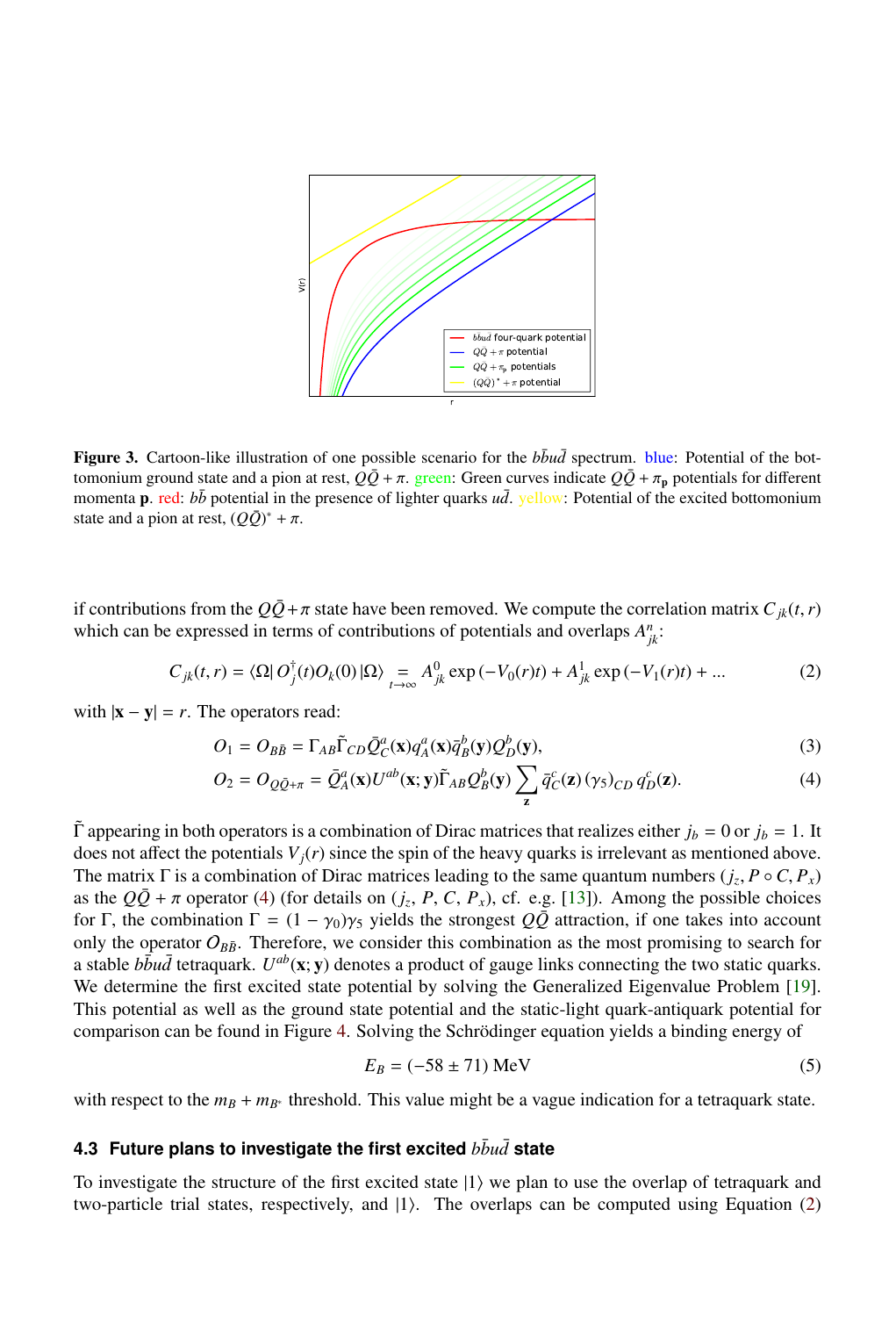

<span id="page-5-0"></span>Figure 4. The  $b\bar{b}u\bar{d}$  potentials extracted with the GEP.

and e.g. the operators given in Equations [\(3\)](#page-4-3) and [\(4\)](#page-4-1). The volume dependence of the overlap can be estimated by a simple quantum mechanical calculation: The static quarks are located at fixed positions  $x_0$  and  $y_0$ , respectively. The lighter quarks have no fixed location. Their positions are referred to as u and v. The quantum mechanical wavefunctions of the tetraquark and the two-particle trial state each are composed of the wavefunctions of the heavy quarks which are Dirac  $\delta$  functions as well as of the wavefunction of the light quarks  $\psi_{4q/2p}(\mathbf{x})$ . The wavefunctions of the heavy quarks decouple from the system because the heavy quark positions are fixed. In the following, we only consider the wavefunctions of the light quarks  $\psi_{4q}$  and  $\psi_{2p}$ . The tetraquark trial state can be modeled as:

$$
\psi_{4q}(\mathbf{u}, \mathbf{v}) = f(\mathbf{x}_0 - \mathbf{v})f(\mathbf{y}_0 - \mathbf{u})
$$
\n(6)

and the two-particle trial state can be modeled as:

$$
\psi_{2p}(\mathbf{R}, \mathbf{r}) = \frac{1}{\sqrt{V}_s} e^{i\mathbf{p} \cdot \mathbf{R}} g(\mathbf{r}) \tag{7}
$$

where we use center-of-mass coordinates  $\mathbf{r} = \mathbf{u} - \mathbf{v}$  and  $\mathbf{R} = \frac{\mathbf{u} + \mathbf{v}}{2}$ . **p** is the pion momentum. The normalization  $\frac{1}{\sqrt{V_s}}$  makes the state independent of the spatial volume  $V_s$ . We introduce the functions  $f(\mathbf{r})$  and  $g(\mathbf{r})$  that are 0, if  $|\mathbf{r}| > d_{\text{hadron}}$ , else nonzero functions (where the details are irrelevant).  $d_{\text{hadron}}$  is the typical extent of a hadron, i.e.  $d_{\text{hadron}} \approx 1$  fm. We consider the overlap of the trial states with the first excited  $b\bar{b}u\bar{d}$  state  $|1\rangle$ :

Case 1:  $|1\rangle$  is a two-particle state:

$$
\psi_1 = \frac{1}{\sqrt{V}_s} e^{i \mathbf{p} \cdot \mathbf{R}} g'(\mathbf{r}) \tag{8}
$$

with  $g'(\mathbf{r}) = 0$  if  $|\mathbf{r}| > d_{\text{hadron}}$ , else a nonzero function.

$$
\langle 1|\psi_{2p}\rangle = \frac{1}{V_s} \int d^3R \int d^3r e^{-i\mathbf{p}\cdot\mathbf{R}} g^{*'}(\mathbf{r}) e^{i\mathbf{p}\cdot\mathbf{R}} g(\mathbf{r}) = const.
$$
 (9)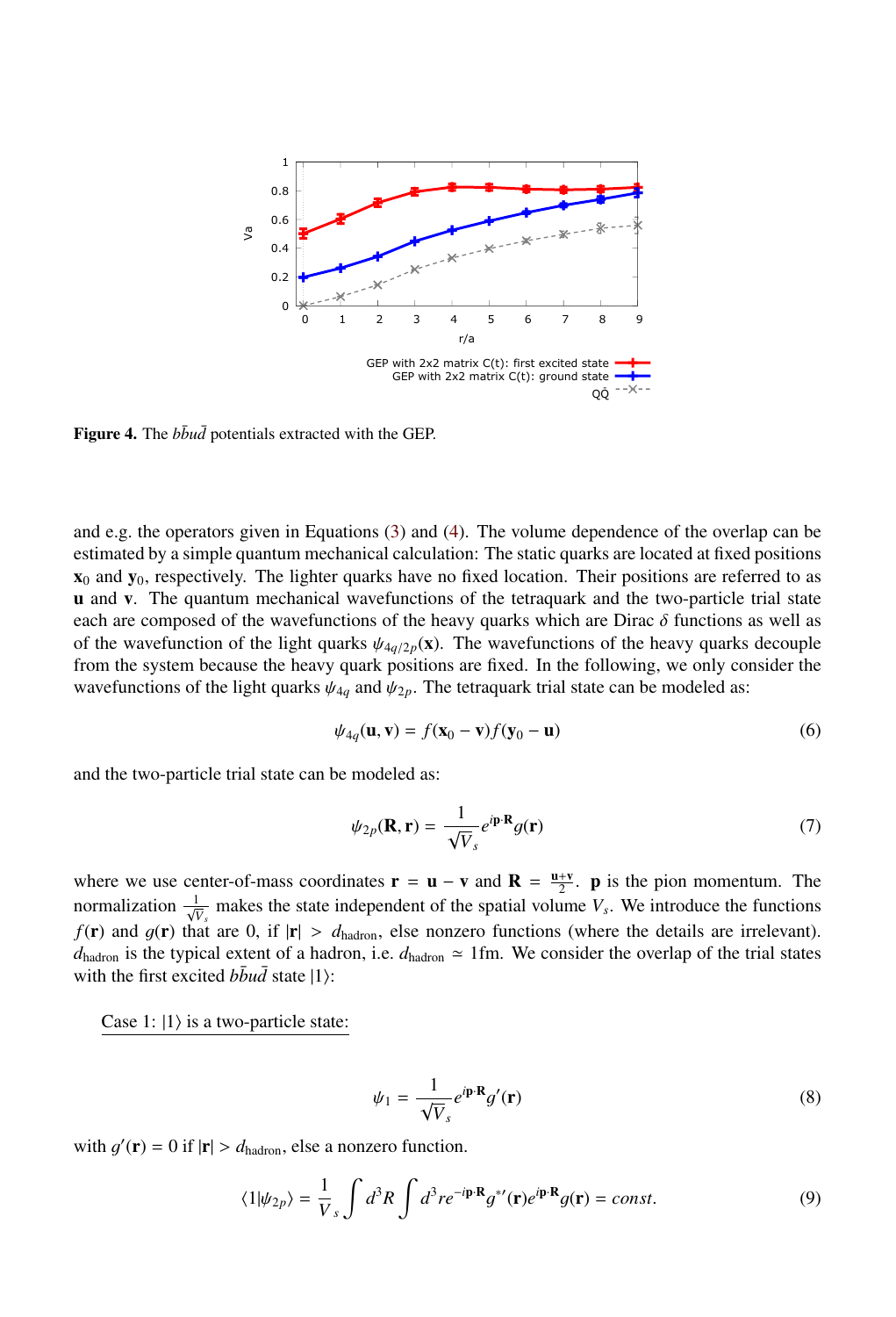$$
\langle 1|\psi_{4q}\rangle = \frac{1}{\sqrt{V}_s} \int d^3u \int d^3v e^{-i\mathbf{p}\cdot\mathbf{R}} g^{*'}(\mathbf{r}) f(\mathbf{x}_0 - \mathbf{v}) f(\mathbf{y}_0 - \mathbf{u})
$$
  
 
$$
\sim \begin{cases} \frac{1}{\sqrt{V}_s} & \text{if } |\mathbf{x}_0 - \mathbf{y}_0| < d_{\text{hadron}} \\ 0 & \text{otherwise} \end{cases}
$$
 (10)

Case 2:  $|1\rangle$  is a tetraquark state:

$$
\psi_1 = f'(\mathbf{x}_0 - \mathbf{v})f'(\mathbf{y}_0 - \mathbf{u})
$$
\n(11)

with  $f'(\mathbf{r}) = 0$ , if  $|\mathbf{r}| > d_{\text{hadron}}$ , else a nonzero function.

$$
\langle 1|\psi_{2p}\rangle = \frac{1}{\sqrt{V}} \int d^3u \int d^3v e^{-i\mathbf{p}\cdot\mathbf{R}} g(\mathbf{r}) f^{*\prime}(\mathbf{x}_0 - \mathbf{v}) f^{*\prime}(\mathbf{y}_0 - \mathbf{u})
$$
  
 
$$
\sim \begin{cases} \frac{1}{\sqrt{V}} & \text{if } |\mathbf{x}_0 - \mathbf{y}_0| < d_{\text{hadron}} \\ 0 & \text{otherwise} \end{cases}
$$
 (12)

$$
\langle 1|\psi_{4q}\rangle = \int d^3u \int d^3v f(\mathbf{x}_0 - \mathbf{v}) f(\mathbf{y}_0 - \mathbf{u}) f^{*'}(\mathbf{x}_0 - \mathbf{v}) f^{*'}(\mathbf{y}_0 - \mathbf{u}) = const.
$$
 (13)

The conclusion is that the volume dependence of the overlap can provide information whether the first excited *bbud* state is a two-particle state or a four-quark state (tetraquark). Table [2](#page-6-0) summarizes the results obtained above. More detailed information about the internal structure of the first excited state can be obtained by implementing further operators.

| overlap with<br>$ 1\rangle$ is a | two-particle trial state | tetraquark trial state |  |
|----------------------------------|--------------------------|------------------------|--|
| tetraquark state                 |                          | no volume dependence   |  |
| two-particle state               | no volume dependence     |                        |  |

<span id="page-6-0"></span>Table 2. Summary of the volume dependence of overlaps of the first excited four-quark state  $|1\rangle$  and different trial states.

#### **5 Summary and outlook**

We investigate the static-light  $b\bar{b}u\bar{d}$  four-quark state in the  $I(J^P) = 1(1^+)$  channel. A  $b\bar{b}u\bar{d}$  bound state must have two properties: The light quarks must be close to the heavy quarks and the corresponding potential must be sufficiently attractive to host a bound state. We take into account different possible structures of the  $b\bar{b}u\bar{d}$  state and identify a candidate for an attractive  $b\bar{b}u\bar{d}$  potential. By calculating the corresponding binding energy we find signatures consistent with a  $b\bar{b}u\bar{d}$  tetraquark. The same methods applied in case of the  $Z_b$  states described here could be applied to less well understood states, e.g. the X(3872) [\[20\]](#page-7-12), or used to predict new states. However, it is questionable whether it is sensible to treat the *c* quark within the Born-Oppenheimer approximation. In the future, the first excited  $b\bar{b}u\bar{d}$ state should be studied in more detail, e.g. by investigating the volume dependence of the state with sufficiently large statistics. We present a possible strategy to investigate this volume dependence by means of the overlap of the first excited state with different trial states. This way one can find out whether the first excited state is a tetraquark or a two-particle state. This can be an important step for a solid interpretation of the resulting potential and thus for any statement about the  $b\bar{b}u\bar{d}$  tetraquark.